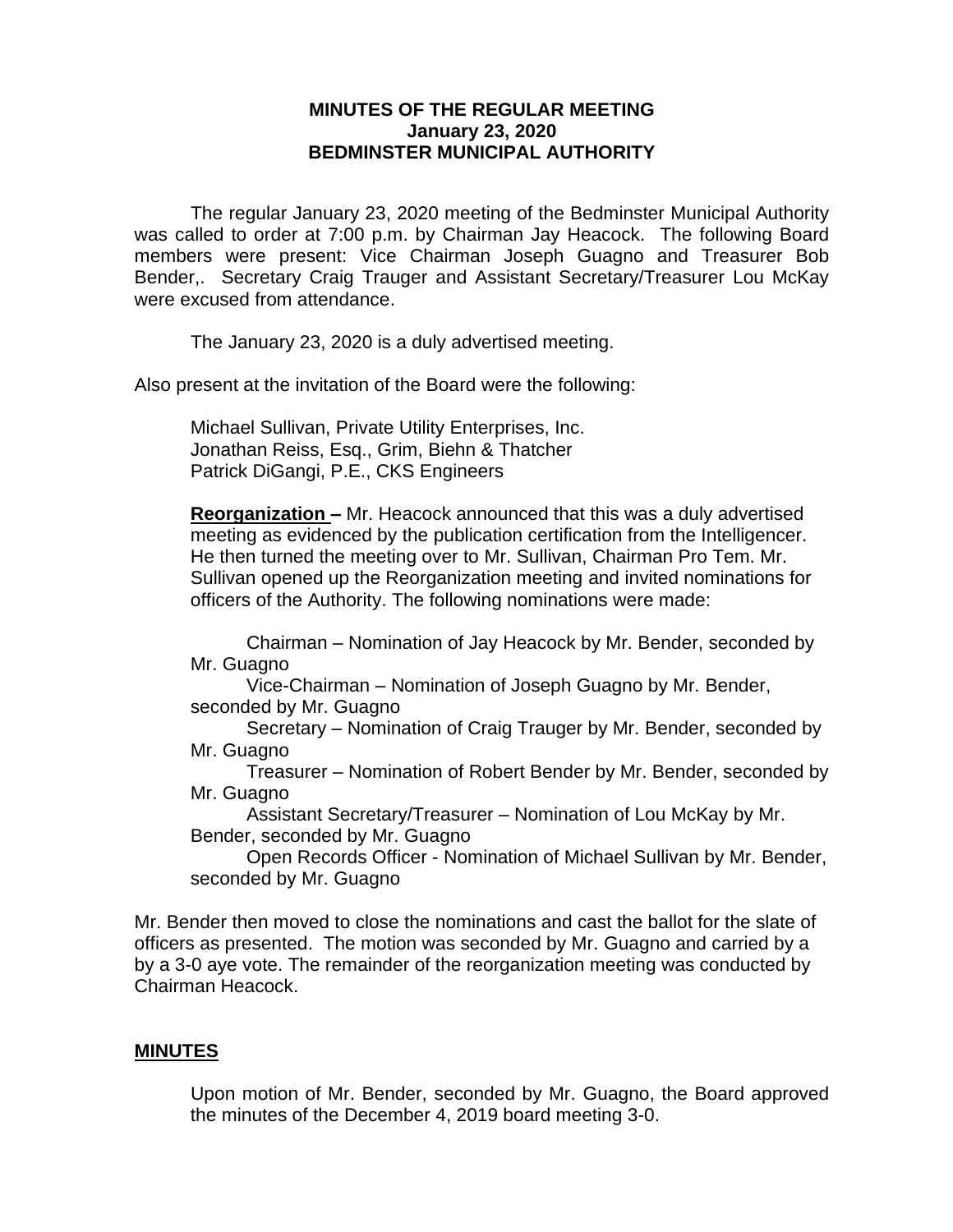#### **PUBLIC COMMENT**

- A. Confirmed Appointments
- B. From the Floor None

# **FINANCIAL REPORT**

The Authority Administrator referred the Board to the reports contained in the meeting packet. The Board generally review the reports contained in the meeting packet.

# **TREASURER'S REPORT**

- 1. Mr. Sullivan read the Treasurer's Report, dated December 31, 2019. A motion was made by Mr. Bender, seconded by Mr. Guagno to approve the Treasurer's Report of - \$62,038.03 (Pennland Farms – \$26,171.52). The motion passed with a 3-0 vote.
- 2. Mr. Sullivan read the Treasurer's Report, dated January 23, 2020. A motion was made by Mr. Bender, seconded by Mr. Guagno to approve the Treasurer's Report of - \$74,798.14 (Pennland Farms – \$25,640.92). The motion passed with a 3-0 vote.
- 3. A motion was made by Mr. Bender, seconded by Mr. Guagno to approve the Pennland Farms WWTP Influent Screen Project Electrical Contract payment, to MJF Electric, not to exceed \$10,505. The motion passed with a 3-0 vote.

# **SOLICITOR'S REPORT**

# **Authority Business**

Mr. Reiss referred the Board to his written report.

Resolution 2020-01 – Identity Theft- Upon a motion of Mr. Bender, seconded by Mr. Guagno the Board adopted Resolution 2020-01, Identity Theft by a 3-0 vote.

Release of Authority Easement – John Garris Homes - Upon a motion of Mr. Bender, seconded by Mr. Guagno the Board approved the release of the Authority easement for John Garris Homes, by a 3-0 vote.